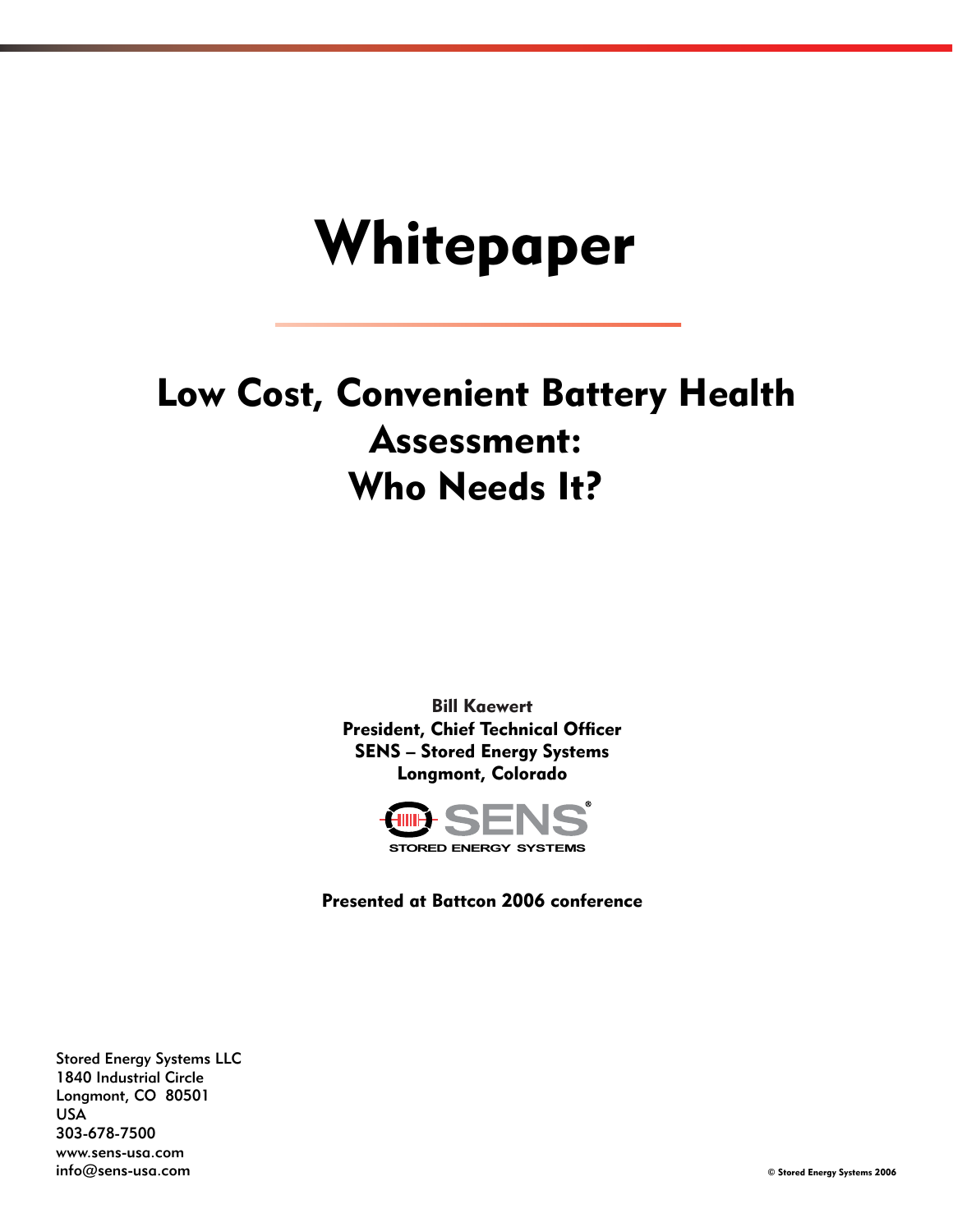# INTRODUCTION

Why are small, low-cost battery sites generally a poor match for highly capable ohmic battery monitoring products? The answer isn't just cost. This paper draws a contrast between the differing performance expectations and resource environments of two categories of stationary battery system users. It proposes some simple requirements for battery monitoring at cost-constrained sites with modest sized stationary battery systems, and proposes a solution to providing battery health assessment at such sites.

Operators of high-profile, mission-critical systems spending large sums on batteries and power electronics justifiably want assurance that their standby batteries will perform per specification. Many of these high budget users employ sophisticated battery health assessment equipment that gives early warning of degradation in one or more battery cells, and notifies the user so he can take appropriate action.

In contrast, small, low-cost battery sites (e.g. 24, 48 and 120-volt systems with batteries up to, say, 250 AH) are typically devoid of automated battery health assessment. This is despite greater risk of catastrophic battery failure than exists at high-end sites. Small battery systems are often sold on the basis of price and on the purported benefits of "maintenance-free" VRLA technology. They are frequently installed in outof-the-way places without air conditioning and, many times, forgotten until a power failure one day reveals the battery is dead. Down goes the system.

Sophisticated battery monitoring solutions are ill suited for low-end users. Although offering high performance, they cost more than low-end users are willing to pay and require skilled labor to install and use that typically is not available at small sites. Small battery system users would enjoy increased application reliability if a low-cost, easy-to-install and convenient battery assessment solution were available. It is worth the effort to find such a solution because the low price of lead-acid battery technology means it is not likely to go away soon.

# HIGH PERFORMANCE SOLUTIONS SUIT SOPHISTICATED USERS

The battery monitoring industry has made a strong case that today's ohmic battery monitoring systems are effective at discovering battery weakness well in advance of complete failure. Such systems are employed to increase a user's certainty that stationary batteries will deliver their rated output when needed, thus preventing application downtime. The need for uptime at a credit card processing site, for instance, suggests that near-perfect prediction of battery condition is worth the required capital investment and related qualified support staff. Compared with downtime that can exceed six figures per minute, investments in battery monitoring are trivial – "no-brainer" added pieces of insurance. For example, a battery monitor with capital cost of \$10,000 is an insignificant 1% additional capital cost to batteries and electronics costing \$1 million. This is excellent "bang for the buck".

For every "high value" site, however, there are hundreds of small battery-backed sites, supporting communications equipment, utility substations, petrochemical and pipeline operations, power generation plants, shipboard systems and industrial complexes of all types. The very presence of a battery at these sites defines them as mission-critical to someone. These small systems are subject to the same types of battery failures as large ones, so users would benefit if battery health assessment means were available. Deploying ohmic battery monitoring systems to low-cost sites might be an option, but there are formidable barriers to success:

- 1. Capital cost. Assume a site with a combined battery and power electronics investment of between \$1,000 and \$25,000. For this to enjoy the same "no-brainer" return on battery monitoring investment as the large site (defined as 1% of battery and power electronics cost), the monitoring capability can cost no more than \$10 to \$250. That is indeed a stretch goal.
- Lack of trained personnel. It took our company's experienced chief engineer and a capable electronics technician over 20 2. man-hours to connect, troubleshoot and receive useful data from an ohmic battery monitor on a 120-cell battery. One major telephone company estimated that only 10% of the full-featured battery monitors it bought were ever installed and operated correctly. These difficulties suggest that today's products might be too complex to be useful to other than specialist users.
- Organizational resistance to change. Implementing any a new method of doing things, including how battery health is assessed, 3.requires a motivated individual to (a) justify new expenses, (b) change or develop procedures to take advantage of the new capability, (c) enlist cooperation to implement the new technology while, (d) minimizing the influence of naysayers. This is hard work! A single individual can often accomplish a lot at a small site, but even he will find change easier if a new technology is easy to use and inexpensive, rather than difficult and costly.

Although not a good reason, organizational resistance to change helps explain why some battery monitors sit dark and disconnected from the battery: the company made a logical purchase commitment, but failed to execute the needed organizational changes to ensure success. Unfortunately, resistance to change to even the most logical of innovations is an all-too-common fact of life.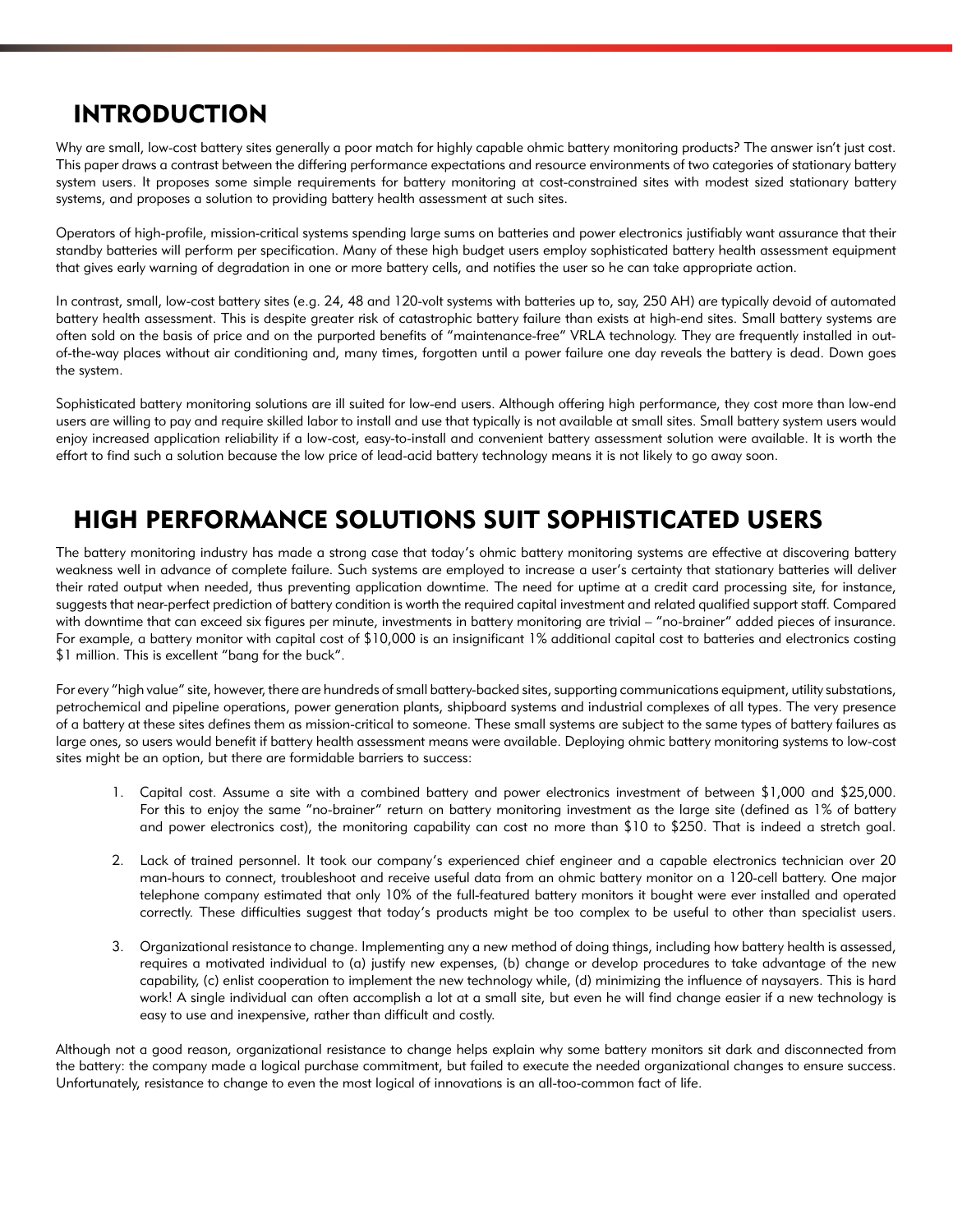

#### Users can achieve higher battery system reliability by spending more on maintenance and monitoring equipment. But monitoring equipment that is too complex to be of practical use represents both wasted investment and false security. Simpler battery monitoring solutions that are integrated into products already needed at the site, like chargers, can provide useful monitoring function at virtually the same price as conventional chargers, thus delivering excellent return on investment.

# USERS DO MAKE LOGICAL DECISIONS!

Although it is tempting (particularly for suppliers) to criticize users for making technology choices that may seem inappropriate, users do in fact make rational decisions. Compared with an equipment vendor, the user is more likely to understand his company's priorities, the limits of his budget, and what his people can and cannot accomplish. If he makes a purchase decision, he will logically choose the lowest cost solution that meets his quality expectations and is about as sophisticated as his organization. Sophisticated solutions are suited to complex, demanding organizations, and vice versa.

The following description distills down several months of discussions with a major corporation that operates a gas pipeline system covering several western states. It may provide useful insight into some of the challenges facing operators of small battery systems in even well endowed corporations.

#### Battery Performance Verification at Distributed Sites

Pipeline safety and status are monitored by a SCADA system. A 24-volt charger, in parallel with a VRLA battery, powers each of the widely distributed sites. Maintenance crews are periodically dispatched (sometimes requiring several hours' drive) to make preventive maintenance inspections of chargers and batteries. After several site outages, the user inquired into load testing his batteries in order to verify operation. Unfortunately, this approach increases safety risk to the service person and risk of dropping the load because there is no easy provision to isolate the battery from the charger and load. Service techs decide whether the battery (and other equipment to which they attend) is good or bad in a subjective manner – sometimes even by ear. Chargers in this system are 15+ years old and are reported not to regulate properly. There is no common battery size or type. The user feels that battery life is too short. The user's budget includes replacement of batteries and chargers as they fail, plus travel to and from sites. The "battery" budget includes no other items, such as battery monitoring systems. The user expects that next year's maintenance budget will be cut, but has been given the task of increasing system availability.

This user would benefit from tools to make objective assessment of his batteries. It is unlikely, however, that this organization has the financial, technical and organizational resources needed to put a complicated battery monitor to good use. A supplier looking to solve battery uptime problems in this environment is challenged to provide solutions that will make the site manager's job simpler and more predictable, without adding a need for training that he does not have time to take. A successful outcome would result in fewer wasted service calls, more systematic decisions, less downtime and cost savings.

Defined in terms of quality, in this instance a low cost, simple and convenient battery assessment tool would give higher quality results than highly sophisticated equipment that, even if purchased, might never work right.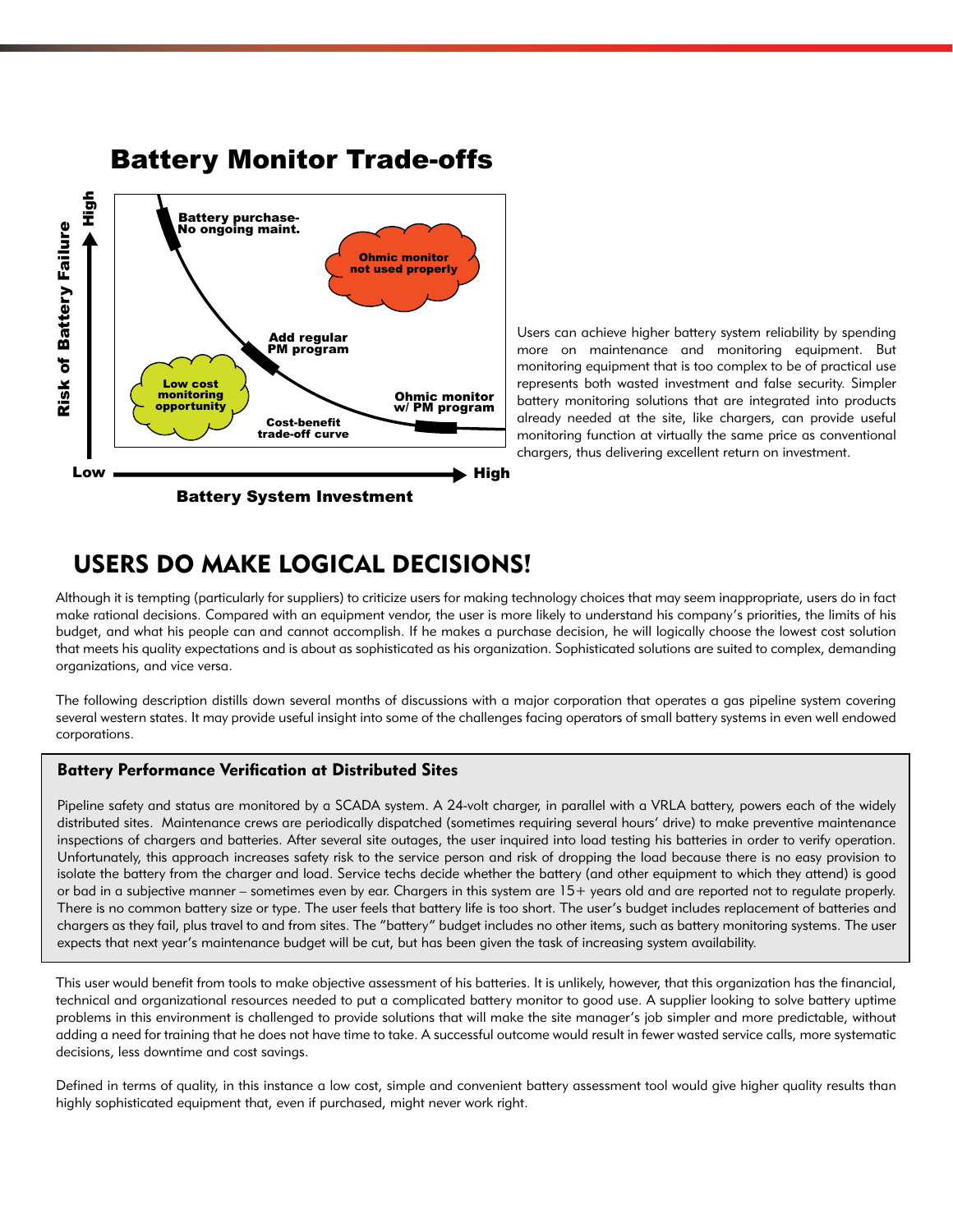# SUMMARY OF BATTERY ASSESSMENT NEEDS AT SMALLER, COST-CONSTRAINED SITES

Let us assume that the above user is reasonably typical of small stationary battery users. If so, requirements for success of a battery health assessment tool in his application look like this:

### IMPLEMENTING A USEFUL ASSESSMENT SYSTEM AT LOW COST

My employer provides charger and battery systems to smaller, mission-critical applications such as the one described above. For some years, it has been clear that reducing the impact of battery failure is the best way to increase the user's overall system reliability. In contrast to power electronics that can achieve MTBF in the range of 1 million hours, all VRLA batteries will fail between "now" and perhaps a little more than a decade. Giving users advance warning of an event of this certainty ought to be standard procedure.

# Summary of Battery Assessment Needs at Smaller, Cost-Constrained Sites

| <b>Parameter</b>                       | Requirement                                                               | Likely general characteristics of the<br>successful solution                                                                                                                                                                                                                                                                                      |
|----------------------------------------|---------------------------------------------------------------------------|---------------------------------------------------------------------------------------------------------------------------------------------------------------------------------------------------------------------------------------------------------------------------------------------------------------------------------------------------|
| Low capital cost                       | Minimal (\$10 to \$250)                                                   | Cost target likely dictates integrating<br>battery assessment function with other<br>familiar hardware.                                                                                                                                                                                                                                           |
| Simplicity and<br>convenience          | Simple to install.<br>Gives easy to read,<br>unambiguous results          | Can be installed and activated by an electrician.<br>Needs no software to load or setup. Short<br>installation time. No need for special parts,<br>tools, instruments or training. Information<br>output is easily understood GO/NO GO<br>indicator. System provides remote indication<br>using already established means for other<br>equipment. |
| Adapts to user's<br>environment        | Demands no new<br>budget or procedure<br>to buy or use                    | Make it easy to specify and buy. The solution<br>should be integrated into hardware with which<br>the user is already familiar (e.g. battery charger).<br>The user decides whether, and how, to employ<br>the new function.                                                                                                                       |
| Delivers useful<br>predictive function | Reduce probability of<br>simultaneous AC<br>outage and<br>battery failure | Use a credible battery assessment technique<br>requiring least reasonable marginal cost.<br>Comply with guidance in IEEE Standard 1491<br>and employ proven, documented techniques.                                                                                                                                                               |

We perceived a shortage of battery assessment solutions for the types of products our customers use. We believed we could remedy some of these shortcomings by embedding a battery assessment function in a microprocessor controlled battery charger for these reasons:

- At AC powered sites a charger (or UPS rectifier) is always supplied with the battery. 1.
- Chargers contain the right sort of electronic hardware (e.g. power handling capability, accurate voltage and current metering) 2. to implement a battery monitor.
- Chargers typically contain alarms. Adding one more (battery failure) alarm makes no demand on the user to change his existing 3. remote monitoring procedures.
- The battery charger controls DC bus voltage. This is significant because the charger's output can be changed when desired to 4. cause a change in behavior of the battery.

#### Choice of Battery Assessment Method

Two INTELEC papers from the '90s discuss the battery failure predictive capability, and limitations, of a technique called "battery middle point voltage comparison". This technique continuously compares the voltage of each half of the battery to the other, and sets an alarm if the deviation exceeds a predetermined value. The principle of operation is that voltage drop in healthy cells tracks the others during discharge. In contrast, weak cells show early, and faster voltage decay. A weak cell would create an imbalance between strings, activating the failure alarm.

Glad, Waltari and Suntio determined that demonstrating a battery can deliver some useful capacity by detecting catastrophic failures is a lower cost, but still useful alternative to attempting to prove the battery can deliver its full-rated run time. The ability to detect catastrophic failure gives users the ability to avoid system downtime if they act before their next AC outage. Although not perfect, this function is an enormous advancement for users with no former battery assessment capability!

Our design team determined that demonstrating the battery can deliver useful capacity was a reasonable performance target for a charger-based battery heath assessor. For the sake of simplicity and cost, we chose to ignore the question of whether the battery could deliver its full rated capacity. Although the middle point comparison scheme has limitations (i.e. useful information is generally available only during discharge), we chose to implement it for the following reasons: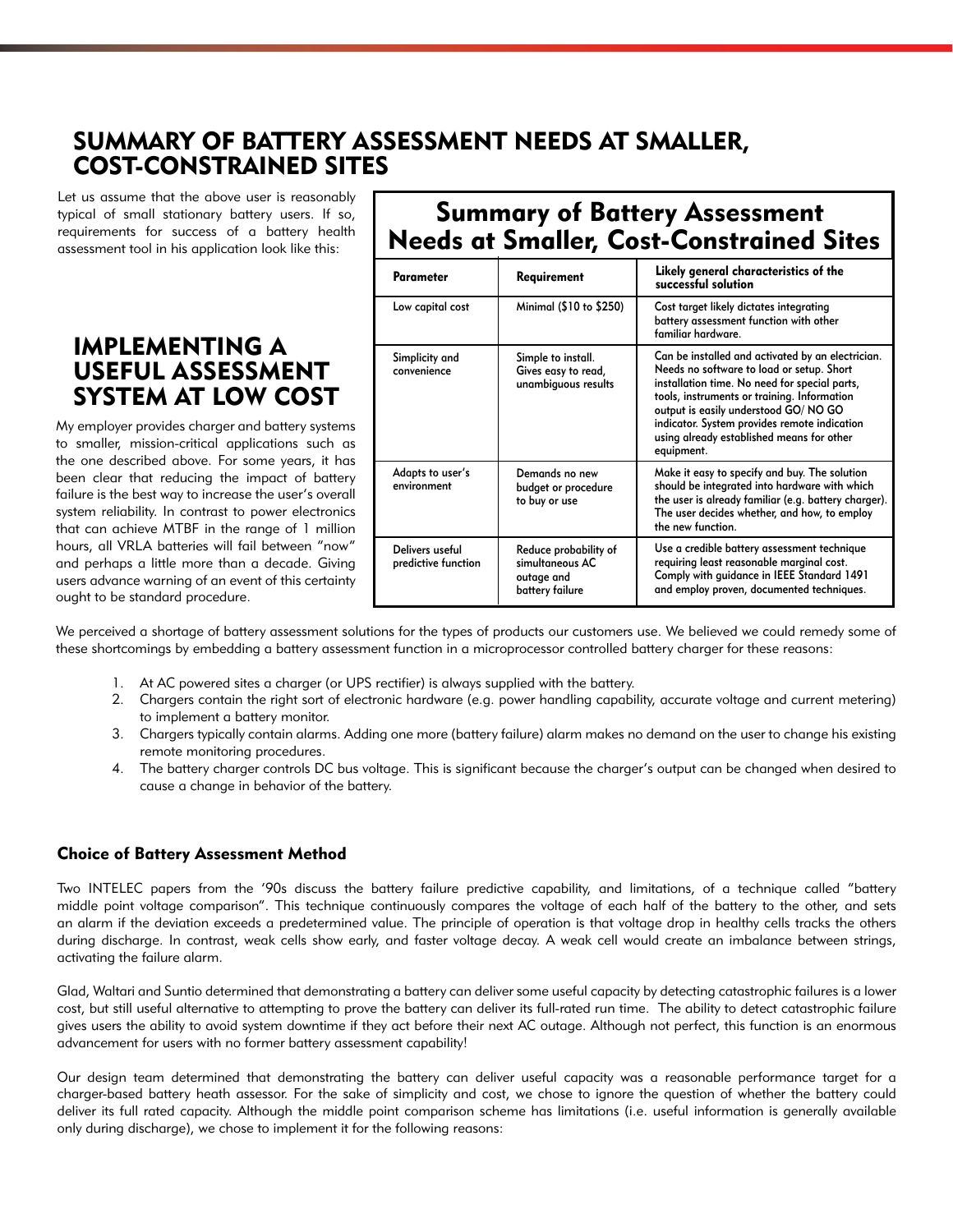- The technique's performance characteristics and shortcomings are documented. •
- It is inexpensive to implement: the charger already includes voltage and current measuring instruments of the accuracy required for battery assessment. •
- The charger control system can be easily programmed to cause discharges from time to time while remaining at a high enough voltage to safely power the load should the battery fail. This eliminates risk of dropped loads during testing. •
- Middle point voltage measurement detects bad cells earlier than could a simple gross load test without middle point voltage measurement. •

## MIDPOINT MONITOR OPERATION



Midpoint monitor measures continuously for imbalance between battery halves

#### Getting Better Results Without Spending More

We felt that improved test accuracy would become available if the test method were modified. With increasing string length, each cell becomes a smaller portion of the total string, increasing the detection time and required precision in the detection system. The system was therefore designed to support up to four "middle points" allowing, for example, comparison of five strings of 12 cells each in a 60-cell battery. This will yield a more accurate result than comparing two strings of 30 cells.

#### History Information and On-Board Data Analysis

Data collection and analysis offers the potential to speed resolution of field service problems and to help the user better understand the battery's condition. At regular intervals and when triggered by abnormal events, such as AC outage, the charger writes relevant data to a permanent log. Data from this log is useful in augmenting the assessment capability already discussed. For example:

- A record of battery temperature over time since installation helps understand when excessive temperature over time has affected the battery's life. •
- Comparing battery float current to values from a history file can reveal when the string float current increases to unacceptable levels – indicating a need for battery replacement. •
- Understanding the number and depth of discharge cycles can give insight into whether the cyclic duty is wearing out the battery sooner than might be expected. •
- The record of charging voltages with temperature indicates whether the battery was properly charged during its lifetime. •
- A record of user adjustment changes (e.g. float and equalize values, disabling of temperature compensation) will help isolate human factor problems such as need for training or other measures. •
- A record of discharge length and depth could be used to indicate a reduction in the battery's life. •